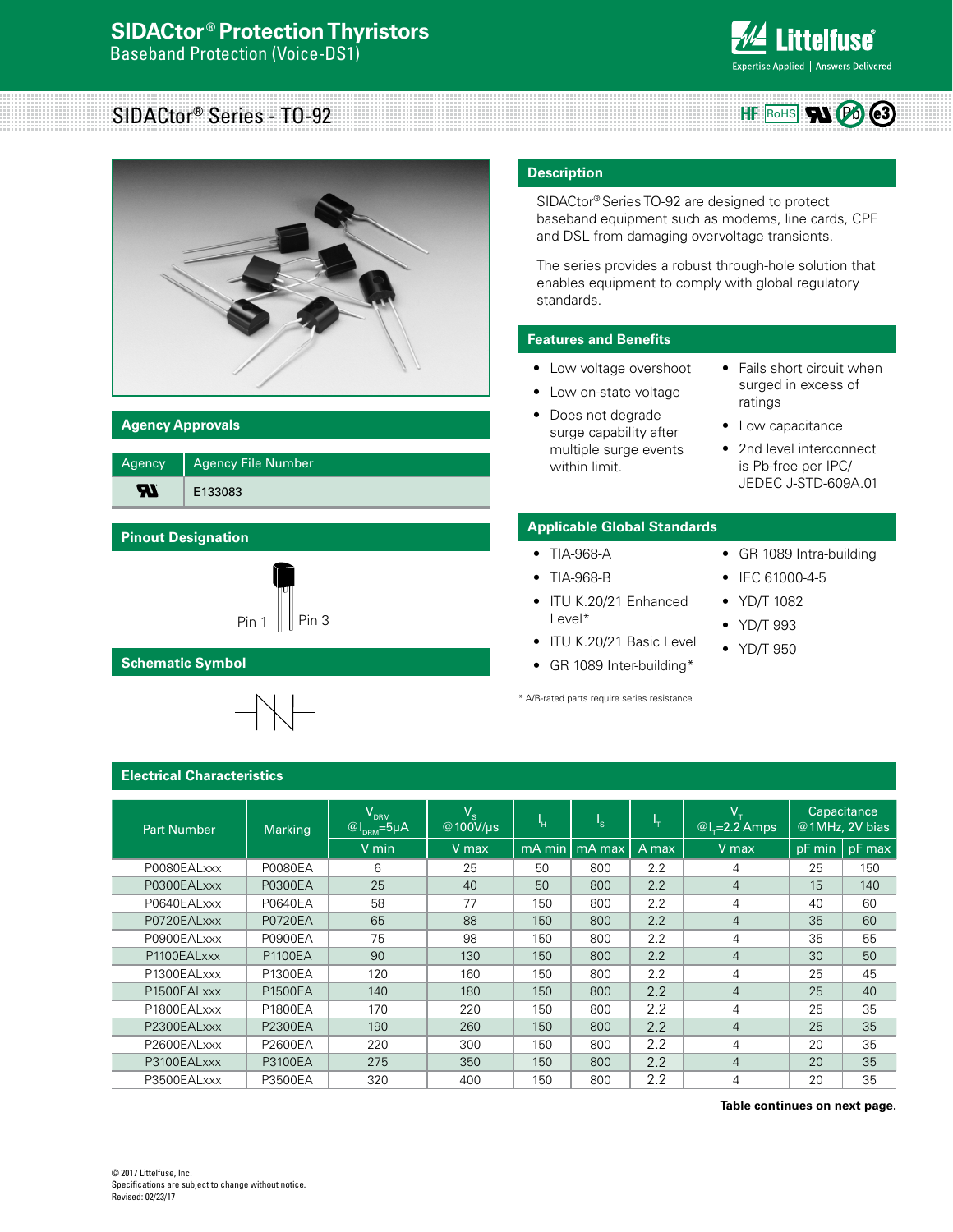### **Electrical Characteristics** (continued)

| <b>Part Number</b> | <b>Marking</b> | V <sub>DRM</sub><br>$@I_{DRM} = 5\mu A$ | $V_{\rm s}$<br>@100V/µs | Ч.     | $I_{\rm S}$ | Чт.   | $V_{\tau}$<br>$@I_{\tau}=2.2$ Amps |        | Capacitance<br>@1MHz, 2V bias |
|--------------------|----------------|-----------------------------------------|-------------------------|--------|-------------|-------|------------------------------------|--------|-------------------------------|
|                    |                | V Min                                   | V Max                   | mA Min | mA Max      | A Max | V Max                              | pF Min | pF Max                        |
| P0080EBLxxx        | <b>P0080EB</b> | 6                                       | 25                      | 50     | 800         | 2.2   | $\overline{4}$                     | 25     | 150                           |
| P0300EBLxxx        | P0300EB        | 25                                      | 40                      | 50     | 800         | 2.2   | 4                                  | 15     | 140                           |
| P0640EBLxxx        | P0640EB        | 58                                      | 77                      | 150    | 800         | 2.2   | $\overline{4}$                     | 40     | 60                            |
| P0720EBLxxx        | <b>P0720EB</b> | 65                                      | 88                      | 150    | 800         | 2.2   | 4                                  | 35     | 75                            |
| P0900EBLxxx        | <b>P0900EB</b> | 75                                      | 98                      | 150    | 800         | 2.2   | $\overline{4}$                     | 35     | 70                            |
| P1100EBLxxx        | P1100EB        | 90                                      | 130                     | 150    | 800         | 2.2   | 4                                  | 30     | 70                            |
| P1300EBLxxx        | P1300EB        | 120                                     | 160                     | 150    | 800         | 2.2   | $\overline{4}$                     | 25     | 60                            |
| P1500EBLxxx        | P1500EB        | 140                                     | 180                     | 150    | 800         | 2.2   | $\overline{4}$                     | 25     | 55                            |
| P1800EBLxxx        | P1800EB        | 170                                     | 220                     | 150    | 800         | 2.2   | $\overline{4}$                     | 25     | 50                            |
| <b>XXX</b>         | <b>P2300EB</b> | 190                                     | 260                     | 150    | 800         | 2.2   | $\overline{4}$                     | 25     | 50                            |
| P2600EBLxxx        | P2600EB        | 220                                     | 300                     | 150    | 800         | 2.2   | $\overline{4}$                     | 20     | 45                            |
| P3100EBLxxx        | P3100EB        | 275                                     | 350                     | 150    | 800         | 2.2   | 4                                  | 20     | 45                            |
| P3500EBLxxx        | <b>P3500EB</b> | 320                                     | 400                     | 150    | 800         | 2.2   | $\overline{4}$                     | 20     | 40                            |
| P0080ECLxxx        | <b>P0080EC</b> | 6                                       | 25                      | 50     | 800         | 2.2   | $\overline{4}$                     | 35     | 260                           |
| P0300ECLxxx        | <b>P0300EC</b> | 25                                      | 40                      | 50     | 800         | 2.2   | $\overline{4}$                     | 25     | 250                           |
| P0640ECLxxx        | P0640EC        | 58                                      | 77                      | 150    | 800         | 2.2   | 4                                  | 55     | 155                           |
| P0720ECLxxx        | <b>P0720EC</b> | 65                                      | 88                      | 150    | 800         | 2.2   | $\overline{4}$                     | 50     | 150                           |
| P0900ECLxxx        | <b>P0900EC</b> | 75                                      | 98                      | 150    | 800         | 2.2   | 4                                  | 45     | 140                           |
| P1100ECLxxx        | <b>P1100EC</b> | 90                                      | 130                     | 150    | 800         | 2.2   | $\overline{4}$                     | 45     | 115                           |
| P1300ECLxxx        | P1300EC        | 120                                     | 160                     | 150    | 800         | 2.2   | 4                                  | 40     | 105                           |
| P1500ECLxxx        | <b>P1500EC</b> | 140                                     | 180                     | 150    | 800         | 2.2   | $\overline{4}$                     | 35     | 95                            |
| P1800ECLxxx        | <b>P1800EC</b> | 170                                     | 220                     | 150    | 800         | 2.2   | 4                                  | 35     | 90                            |
| P2300ECLxxx        | <b>P2300EC</b> | 190                                     | 260                     | 150    | 800         | 2.2   | $\overline{4}$                     | 30     | 80                            |
| P2600ECLxxx        | P2600EC        | 220                                     | 300                     | 150    | 800         | 2.2   | 4                                  | 30     | 80                            |
| P3100ECLxxx        | <b>P3100EC</b> | 275                                     | 350                     | 150    | 800         | 2.2   | $\overline{4}$                     | 30     | 70                            |
| P3500ECLxxx        | P3500EC        | 320                                     | 400                     | 150    | 800         | 2.2   | 4                                  | 25     | 65                            |

Notes:

- Absolute maximum ratings measured at  $T_A$  = 25°C (unless otherwise noted). - Devices are bi-directional (unless otherwise noted).

Notes:

- xxx part number suffix: 'AP' = Ammo Pack, 'RP1' and 'RP2' = Reel Pack, blank = Bulk Pack

#### **Surge Ratings**

|                |                                              |                                        |                                          |                                      | "PP                                        |                                          |                               |                                              |                                           |                  |               |
|----------------|----------------------------------------------|----------------------------------------|------------------------------------------|--------------------------------------|--------------------------------------------|------------------------------------------|-------------------------------|----------------------------------------------|-------------------------------------------|------------------|---------------|
| Series         | 0.2x310 <sup>1</sup><br>0.5x700 <sup>2</sup> | 2x10 <sup>1</sup><br>2x10 <sup>2</sup> | 8x20 <sup>1</sup><br>1.2x50 <sup>2</sup> | $10\times160$<br>10x160 <sup>2</sup> | 10x560 <sup>1</sup><br>10x560 <sup>2</sup> | 5x320 <sup>1</sup><br>9x720 <sup>2</sup> | 10x360<br>10x360 <sup>2</sup> | 10x1000 <sup>1</sup><br>10x1000 <sup>2</sup> | 5x310 <sup>1</sup><br>10x700 <sup>2</sup> | 'TSM<br>50/60 Hz | di/dt         |
|                | A min                                        | A min                                  | A min                                    | A min                                | A min                                      | A min                                    | A min                         | A min                                        | A min                                     | A min            | $A/\mu s$ max |
| $\overline{A}$ | 20                                           | 150                                    | 150                                      | 90                                   | 50                                         | 75                                       | 75                            | 45                                           | 75                                        | 20               | 500           |
| B              | 25                                           | 250                                    | 250                                      | 150                                  | 100                                        | 100                                      | 125                           | 80                                           | 100                                       | 25               | 500           |
| C              | 50                                           | 500                                    | 400                                      | 200                                  | 150                                        | 200                                      | 175                           | 100                                          | 200                                       | 30               | 500           |

Notes:

- Peak pulse current rating (I<sub>PP</sub>) is repetitive and guaranteed for the life of the product that remains in thermal equilibrium.<br>- I<sub>PP</sub> ratings applicable over temperature range of -40°C to +85°C<br>- The device must initi

1 Current waveform in µs 2 Voltage waveform in µs

| <b>Thermal Considerations</b> |  |  |
|-------------------------------|--|--|
|                               |  |  |

| Package               | Symbol | Parameter                               | Value           | Unit          |
|-----------------------|--------|-----------------------------------------|-----------------|---------------|
| TO-92                 |        | Operating Junction Temperature Range    | $-40$ to $+150$ | $^{\circ}C$   |
| י כ<br>$R_{\theta$ JA |        | Storage Temperature Range               | $-65$ to $+150$ | °C            |
|                       |        | Thermal Resistance: Junction to Ambient | 90              | $\degree$ C/W |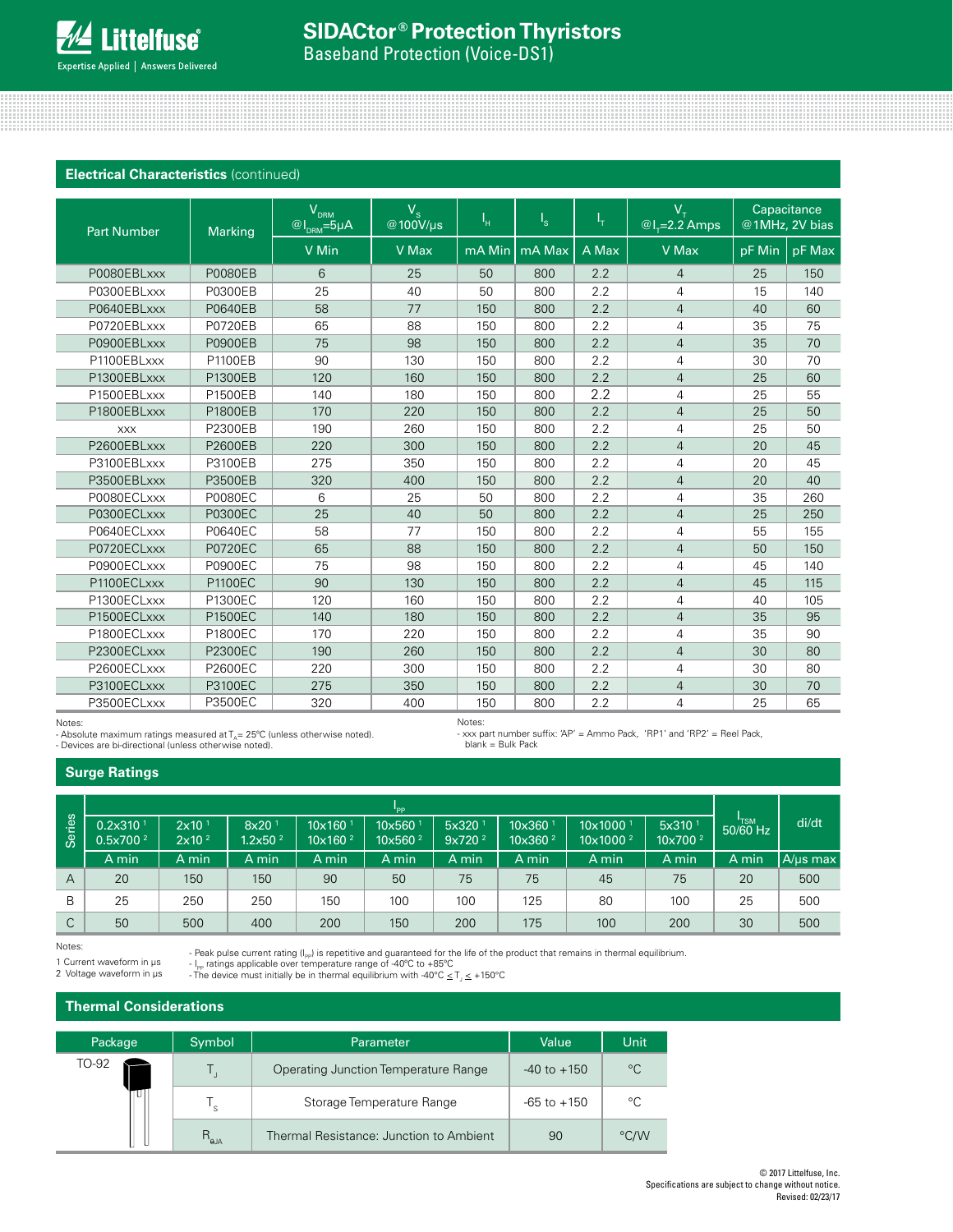# **SIDACtor ® Protection Thyristors**

Baseband Protection (Voice-DS1)



# **V-I Characteristics**





# **t**, **x t**<sub>d</sub> Pulse Waveform



# **Normalized V<sub>s</sub> Change vs. Junction Temperature <b>Normalized DC Holding Current vs. Case Temperature**



# **Soldering Parameters**

| <b>Reflow Condition</b> |                                                      | Pb-Free assembly<br>(see Fig. 1) |
|-------------------------|------------------------------------------------------|----------------------------------|
|                         | -Temperature Min (T <sub>s(min)</sub> )              | $+150^{\circ}$ C                 |
| Pre Heat                | - Temperature Max (T <sub>s(max)</sub> )             | $+200^{\circ}$ C                 |
|                         | -Time (Min to Max) (t)                               | 60-180 secs.                     |
| to peak)                | Average ramp up rate (Liquidus Temp (T,)             | 3°C/sec. Max.                    |
|                         | $T_{S(max)}$ to $T_{L}$ - Ramp-up Rate               | 3°C/sec. Max.                    |
|                         | -Temperature (T.) (Liquidus)                         | $+217^{\circ}$ C                 |
| Reflow                  | - Temperature (t,)                                   | 60-150 secs.                     |
| Peak Temp $(T_{n})$     |                                                      | $+260(+0/-5)$ °C                 |
|                         | Time within 5°C of actual PeakTemp (t <sub>n</sub> ) | 30 secs. Max.                    |
| Ramp-down Rate          |                                                      | 6°C/sec. Max.                    |
|                         | Time 25°C to Peak Temp $(T_{\rm s})$                 | 8 min. Max.                      |
| Do not exceed           |                                                      | $+260^{\circ}$ C                 |

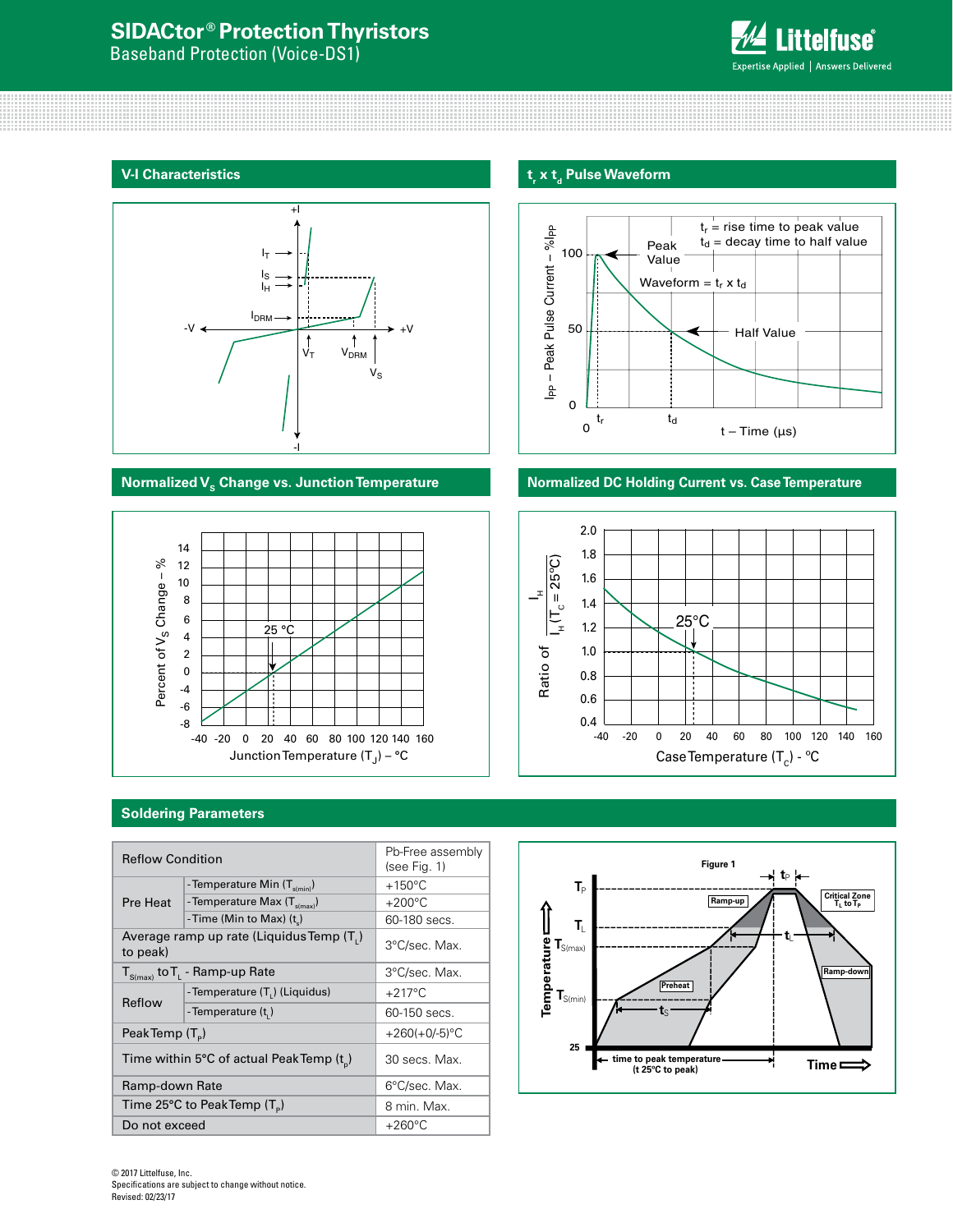# **Physical Specifications**

| <b>Lead Material</b>   | Copper Alloy                                                     |
|------------------------|------------------------------------------------------------------|
| <b>Terminal Finish</b> | 100% Matte-Tin Plated                                            |
| <b>Body Material</b>   | UL recognized epoxy meeting flammability<br>classification 94V-0 |

### **Environmental Specifications**

| <b>High Temp Voltage</b><br><b>Blocking</b>       | 80% Rated V <sub>DRM</sub> (V <sub>AC</sub> Peak) +125°C or +150°C,<br>504 or 1008 hrs. MIL-STD-750 (Method 1040)<br>JEDEC, JESD22-A-101 |
|---------------------------------------------------|------------------------------------------------------------------------------------------------------------------------------------------|
| <b>Temp Cycling</b>                               | -65°C to $+150$ °C, 15 min. dwell, 10 up to 100<br>cycles. MIL-STD-750 (Method 1051) EIA/JEDEC,<br>JESD22-A104                           |
| <b>Biased Temp &amp;</b><br><b>Humidity</b>       | 52 V <sub>pc</sub> (+85°C) 85%RH, 504 up to 1008 hrs. EIA/<br>JEDEC, JESD22-A-101                                                        |
| <b>High Temp Storage</b>                          | +150°C 1008 hrs. MIL-STD-750 (Method 1031)<br>JEDEC, JESD22-A-101                                                                        |
| <b>Low Temp Storage</b>                           | -65°C, 1008 hrs.                                                                                                                         |
| <b>Thermal Shock</b>                              | 0°C to +100°C, 5 min. dwell, 10 sec. transfer,<br>10 cycles. MIL-STD-750 (Method 1056) JEDEC,<br>JFSD22-A-106                            |
| <b>Autoclave (Pressure</b><br><b>Cooker Test)</b> | +121°C, 100%RH, 2atm, 24 up to 168 hrs. EIA/<br>JEDEC, JESD22-A-102                                                                      |
| <b>Resistance to Solder</b><br><b>Heat</b>        | +260°C, 30 secs. MIL-STD-750 (Method 2031)                                                                                               |
| <b>Moisture Sensitivity</b><br>Level              | 85%RH, +85°C, 168 hrs., 3 reflow cycles<br>(+260°C Peak). JEDEC-J-STD-020, Level 1                                                       |

# **Part Numbering Part Marking**





### **Packing Options**

| Package Type | <b>Description</b>       | <b>Packing Options</b><br>Quantity | <b>Added Suffix</b> | <b>Lead Spacing</b>       | <b>Industry Standard</b> |  |
|--------------|--------------------------|------------------------------------|---------------------|---------------------------|--------------------------|--|
| E            |                          |                                    | RP <sub>1</sub>     | $0.1$ inch $(2.54$ mm $)$ |                          |  |
|              | TO-92 Tape and Reel Pack |                                    | RP <sub>2</sub>     | 0.2 inch (5.08mm)         | EIA-481-D                |  |
|              | TO-92 Ammo Pack          | 2000                               | AP                  |                           | EIA-468-B                |  |
|              | TO-92 Bulk Pack          |                                    | N/A                 |                           | N/A                      |  |

## **Additional Information**